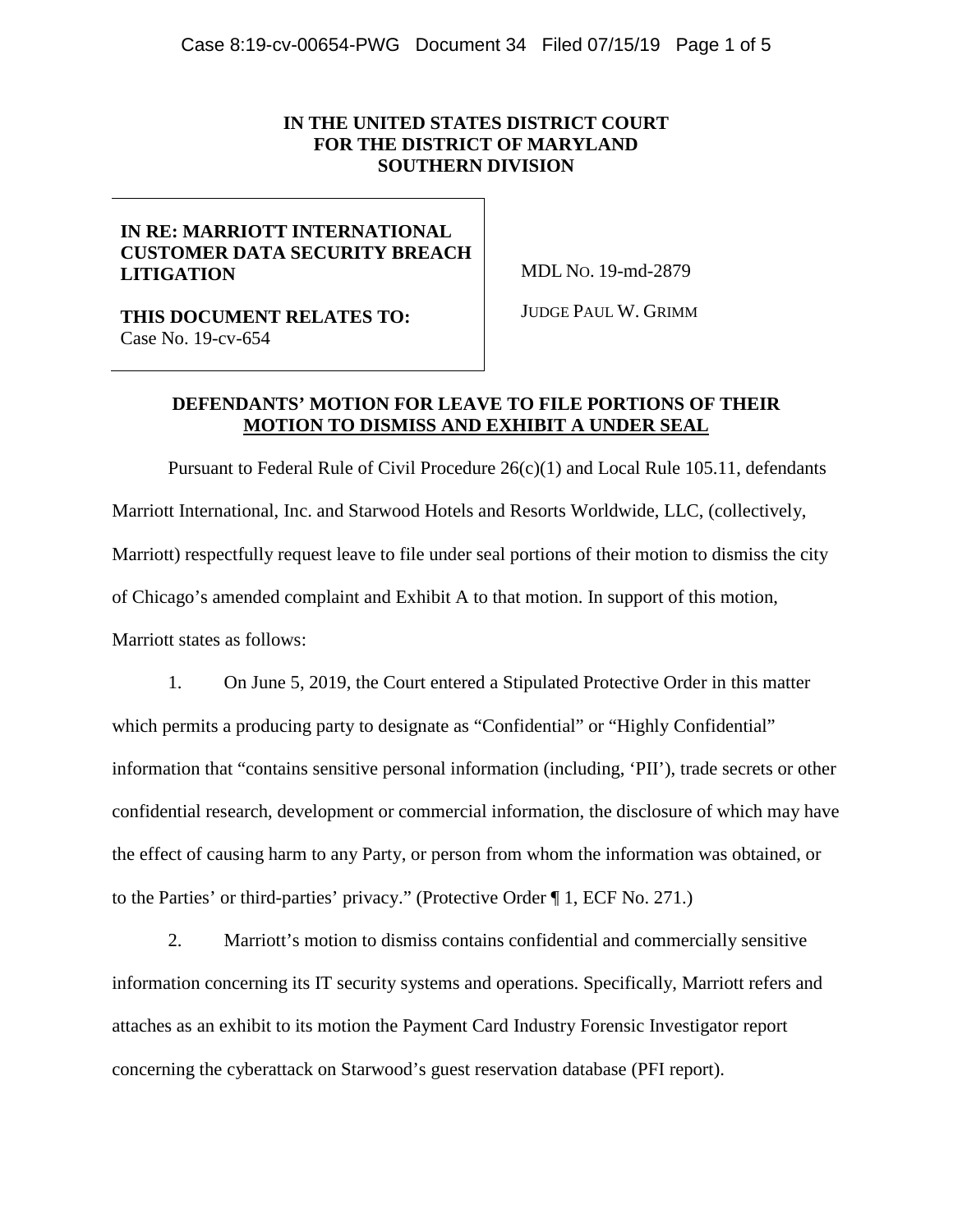#### Case 8:19-cv-00654-PWG Document 34 Filed 07/15/19 Page 2 of 5

3. The Protective Order permits Marriott to file under seal information and documents it has designated in this case as "Confidential" or "Highly Confidential." (Protective Order ¶ 9, ECF No. 271.)

4. Pursuant to Local Rule 105.11, Marriott has filed a sealed version of its motion to dismiss along with a public version of the motion, redacting only those portions of the motion that contain confidential information from the PFI report.

5. There is good cause to maintain the PFI report, and the information redacted in Marriott's motion to dismiss that is derived from the PFI report, under seal.

6. Marriott designated the PFI report as "Confidential" because it contains confidential and commercially sensitive information about Marriott's data security operations, protocols, procedures, and systems, as well as the investigation into the Marriott data security incident. This information, if publicly disclosed, could harm Marriott by: (1) providing hackers with specific and detailed non-public information about Marriott's IT operations, security, and structure, as well as the techniques used to uncover the cyberattack at issue in this case, that could facilitate future cyberattacks on Marriott or Starwood's networks; (2) undermine ongoing investigations into the Marriott data security incident; and (3) cause Marriott competitive harm by giving third parties, including Marriott's direct competitors, insight into certain aspects of Marriott's internal business practices, allowing those third parties to gain an unfair advantage against Marriott.

7. Moreover, this Court at least provisionally has recognized that the information in the PFI report merits a Confidential designation under the Protective Order. The Court granted the city of Chicago and Bank of Louisiana's motions to seal their amended complaints, both of

2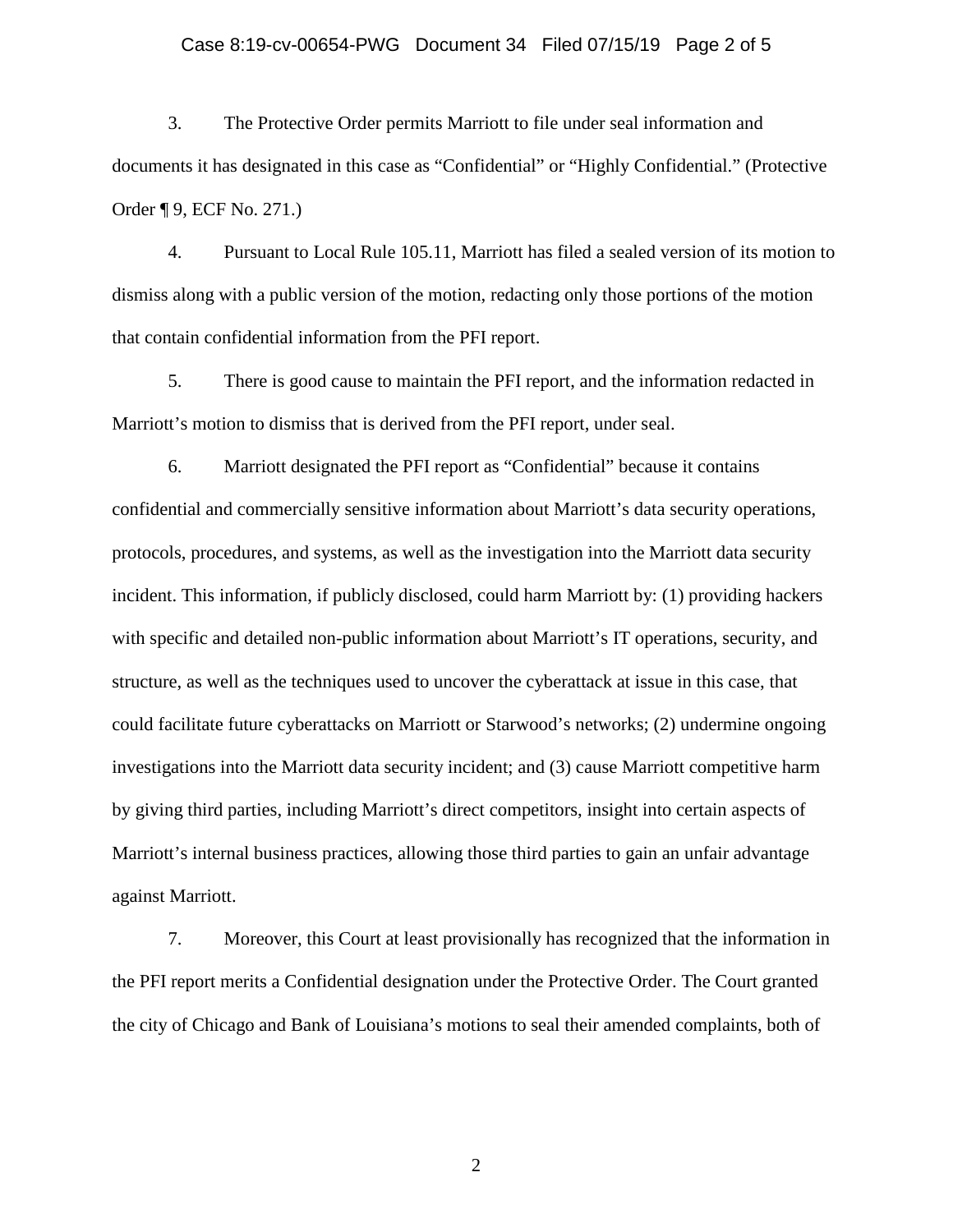#### Case 8:19-cv-00654-PWG Document 34 Filed 07/15/19 Page 3 of 5

which reference confidential information contained in the PFI report. (Order, ECF No. 300; Bank of Louisiana's Mot. for Leave to File under Seal, ECF No. 307; Order, ECF No. 314.)

8. Moreover, the Court's decision to keep information in the PFI report under seal is supported by caselaw. Myriad other courts have recognized that "concerns about hackers and a cyber attack justif[y] sealing information about a company's IT systems." *OneAmerica Fin. Partners, Inc. v. T-Sys. N. Am., Inc.*, 2016 WL 891349, at \*4-6 (S.D. Ind. Mar. 9, 2016) (granting motion to seal information concerning plaintiff's computer software, applications and hardware; IT policies, procedures, and vendors; and the location of its data centers); *see also Music Grp. Macao Commercial Offshore Ltd. v. Foote*, 2015 WL 3993147, at \*8 (N.D. Cal. June 30, 2015) (granting motion to seal exhibit that "describes certain vulnerabilities with [plaintiff's] IT infrastructure" because disclosure of such information could "pose a threat to Plaintiff's network security"); *In re Google Inc. Gmail Litig.*, 2013 WL 5366963, at \*3 (N.D. Cal. Sept. 25, 2013) (granting motion to seal parts of complaint because "hackers and spammers could use this information to circumvent Google's anti-virus and anti-spam mechanisms").

9. Finally, Marriott's proposal is the least restrictive means to protect its confidential information while providing the public with access to its motion to dismiss. Marriott seeks to seal only the PFI report and the information in its motion that is derived from the PFI report. Marriott does not believe there are any viable alternatives to sealing the information that would provide it sufficient protection.

10. If the Court disagrees with any of the assertions about the confidential nature of the information proposed to be sealed, Marriott respectfully requests the Court provide Marriott with the opportunity to present further argument and evidence with respect to the confidentiality of the information before it is unsealed.

3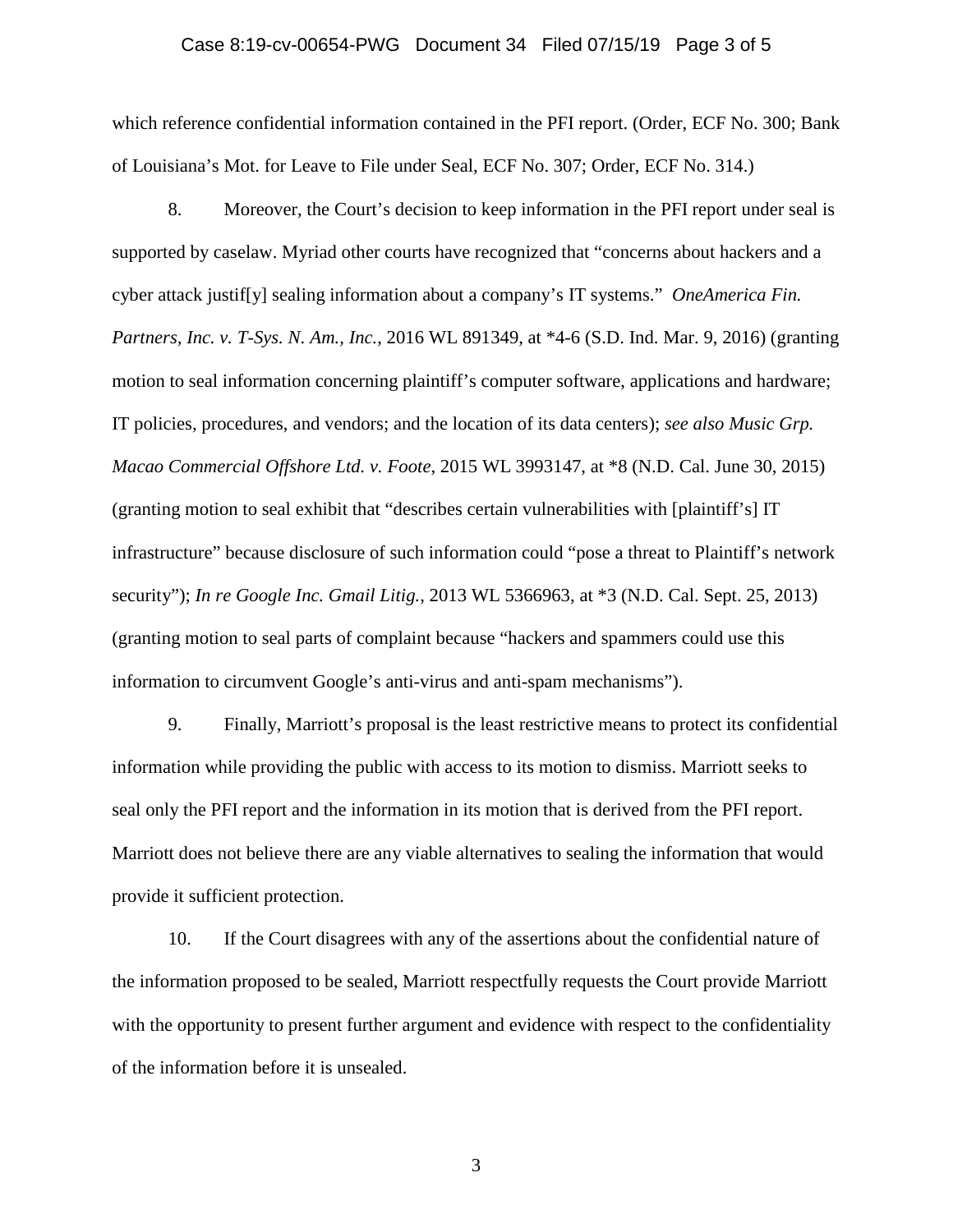#### Case 8:19-cv-00654-PWG Document 34 Filed 07/15/19 Page 4 of 5

WHEREFORE, in accordance with Federal Rule of Civil Procedure 26(c)(1) and Local Rule 105.11, Marriott moves this Court for an Order granting leave to file its motion to dismiss the city of Chicago's amended complaint and Exhibit A to that motion under seal consistent with the Protective Order, and any further relief the Court deems reasonable and just.

Dated: July 15, 2019 */s/ Daniel R. Warren*  Daniel R.Warren Lisa M. Ghannoum BakerHostetler LLP 127 Public Square, Suite 2000 Cleveland, OH 44114 Tel: (216) 621-0200 Email: dwarren@bakerlaw.com Email: lghannoum@bakerlaw.com

> Gilbert S. Keteltas Baker & Hostetler LLP 1050 Connecticut Ave. NW, Suite 1100 Washington, D.C. 20036 Tel: (202) 861-1530 Email: gketeltas@bakerlaw.com

*Attorneys for Defendants*